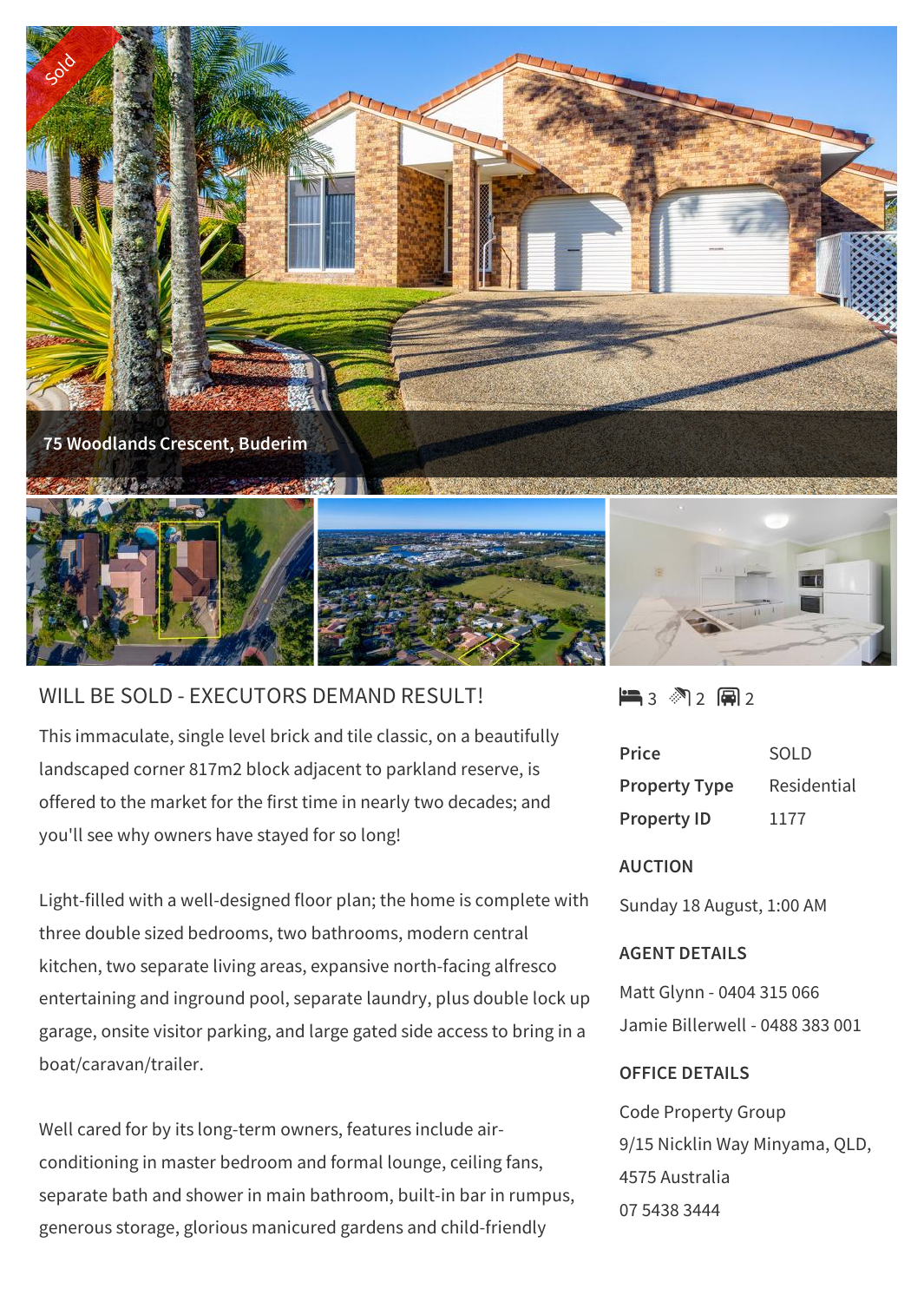fenced yard.



On an elevated block with a delightful outlook to the south-east and benefiting from a prized northern aspect in its outdoor entertaining space - this home exudes quality and charm, along with immense comfort and liveability.

generous storage, glorious manicured gardens and child-friendly

Spend your weekends relaxing at home in or alongside the pool, sharing laughter and good times with family and friends with a BBQ and a few drinks, maybe a game of backyard cricket or footy - if there's enough of you play it on the reserve next door, all that space right next door without the maintenance!

Located in popular family-friendly North Buderim within walking distance to local parks, convenience store, transport, and Immanuel Lutheran College; plus, just minutes to Sunshine Plaza, new SunCentral CBD, beaches and sporting facilities - this is a premium lifestyle location, so close to the heart of the Sunshine Coast.

This is a solid home on a super-sized block that still has so much love to give. Embrace it!

- Classic, solid brick & tile family home
- Corner block 817m2, fenced & flat
- Adjacent to expansive nature reserve
- 3 bedrooms, 2 bathrooms, 2 living areas
- Central light, bright modern kitchen
- North-facing alfresco entertaining patio
- Sparkling inground pool on northern side
- Manicured gardens, well-established
- DLUG + gated side access for boat/caravan
- Well-cared for by long-term owners
- Walk to local convenience store, bus, parks
- Just minutes to Maroochydore's amenities
- Less than 10 minutes to stunning beaches

The above information provided has been furnished to us by the vendor/s. We have not verified whether or not that information is accurate and do not have any belief in one way or the other in its accuracy. We do not accept any responsibility to any person for its accuracy and do no more than pass it on. All interested